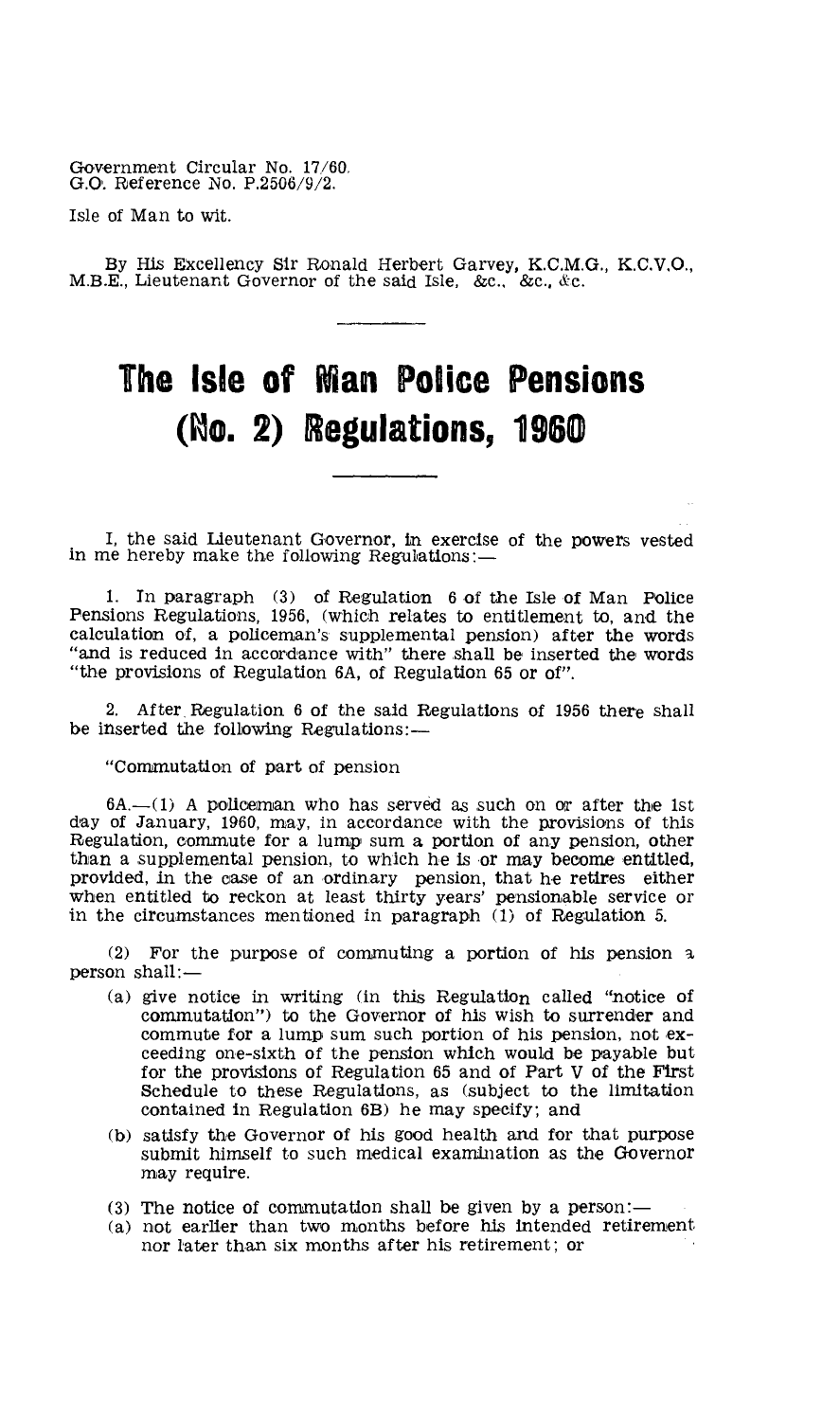(b) in the case of a person who retires with an ill-health pension and is entitled to reckon less than twenty-five years' pensionable service, not earlier than two months before his intended retirement nor later than six months after he would, if he had continued to serve as a policeman instead of retiring with an ill-health pension, either have been entitled to reckon twentyfive years' pensionable service or have been required to retire under Regulation 51;

and, in the case of such a person as is mentioned in sub-paragraph (b), the commutation notice shall be given only with the written consent of the Governor unless, at the time when the notice is given, he would, if he had continued to serve as aforesaid, have been entitled to reckon twenty-five years' pensionable service or have been required to retire as aforesaid.

(4) Where a person has complied with the provisions of subparagraphs (a) and (b) of paragraph (2), the Governor shall forthwith cause to be sent to him a written notification that he has accepted the notice of commutation, which shall become effective:—

(a) as from the time when the notification is received by him or, if sent by post, as from the time when it would be delivered to him in the ordinary course of post, or

(b) as from the date of his retirement, whichever is the later:

Provided that the said notice shall not become effective if it was given more than two months before his retirement.

(5) Where a person retires or has retired and a notice of commutation given by him has become or becomes effective the Governor shall reduce the pension to which the notice relates in accordance with the notice as from the time from which the notice is effective and shall pay to him a lump sum of such amount as is the actuarial equivalent of the surrendered portion of the pension at the date of his retirement, calculated from tables prepared by the Government Actuary:

Provided that:—

- (a) where the notice is effective as from the time mentioned in sub-paragraph (a) of paragraph (4), the lump sum shall be reduced by an amount equal to the difference between the aggregate payments made in respect of the pension and the aggregate payments which would have been so made had it been reduced from the date of the retirement;
- (b) in relation to such a person as is mentioned in sub-paragraph (b) of paragraph (3) the preceding provisions of this paragraph shall have effect as if any reference therein to the date of retirement were a reference to the time as from which the notice is effective.

Limitation on right to commute or allocate part of a pension:—

6B. A policeman shall not under Regulation 6A commute for a lump sum, nor under Regulation 65 allocate in favour of his wife or other dependant, such a portion of his pension that that pension becomes payable at a rate less than two-thirds of the rate at which it would have been payable but for the provisions of the said Regulations and Part V of the First Schedule to these Regulations".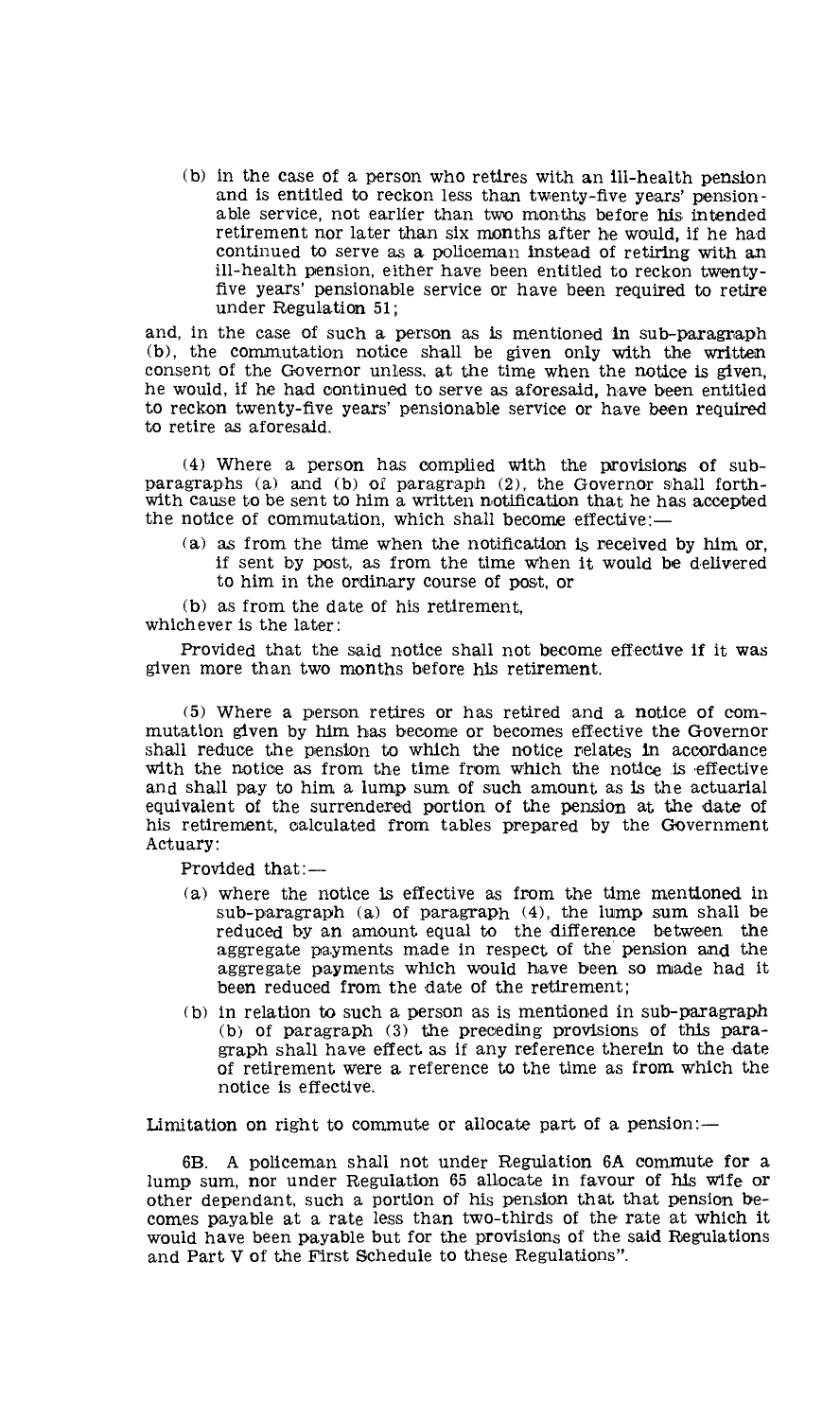3. (1) In Regulation 12 of the said Regulations, 1956, (which relates to the grant of a gratuity in lieu of a widow's pension) after the words "he may" there shall be inserted the words "subject to the provisions of Regulation 26B".

(2) At the end of the said Regulation 12 there shall be added the following paragraph.—

"(2) Where the Governor is precluded by reason of the provisions of Regulation 26B from exercising his discretion under the preceding paragraph in the manner in Which he would but for those provisions exercise it, he may, subject to those provisions, exercise that discretion in relation to part only of the pension".

4. (1) In Regulation 21 of the said Regulations of 1956 (which relates to the grant of a gratuity in lieu of a child's allowance) after the words "he may" there shall be inserted the words "subject to the provisions of Regulation 26B".

(2) At the end of the said Regulation 21 there shall be added the following paragraph:—

"(2) Where the Governor is precluded by reason of the provisions of Regulation 26B from exercising his discretion under the preceding paragraph in the manner in which he would but for these provisions exercise it, he may, subject to those provisions, exercise that discretion in relation to part only of the allowance".

5. In paragraph (2) of Regulation 26 of the said Regulations of 1956 (which relates to the prevention of duplication of awards) after the words "Regulation 13" there shall be inserted the words "or a gratuity substituted for part of a widow's pension or child's allowance under Regulation 12 or 21 as the case may be".

6. After Regulation 26A of the said Regulations of 1956 there shall be inserted the following Regulation:—

"Limitation on 'discretion to grant a gratuity in lieu of a pension or allowance

26B (1) Where a person has died while in receipt of a pension, other than a supplemental pension (in this Regulation referred to as "the principal pension") the Governor shall not under Regulation 12 or 21 substitute for the whole or any part of a widow's pension or child's allowance payable in respect of him a gratuity the actuarial value of which, when added to that of:—

- (a) any other gratuity so substituted under Regulation 12 or 21, and
- (b) any lump sum paid under Regulation 6A by reason that a portion of the principal pension was commuted,

exceeds one-quarter of the actuarial value of the principal pension, any reduction therein under Regulation 6A being ignored.

(2) For the purposes of this Regulation the actuarial value of a gratuity, lump sum or pension shall be the actuarial value at the time of the husband's or father's retirement as calculated by the Government Actuary".

7. For Regulation 65 of the said Regulations of 1956 (which relates to the allocation by a policeman of part of his pension) there shall be substituted the following Regulation:—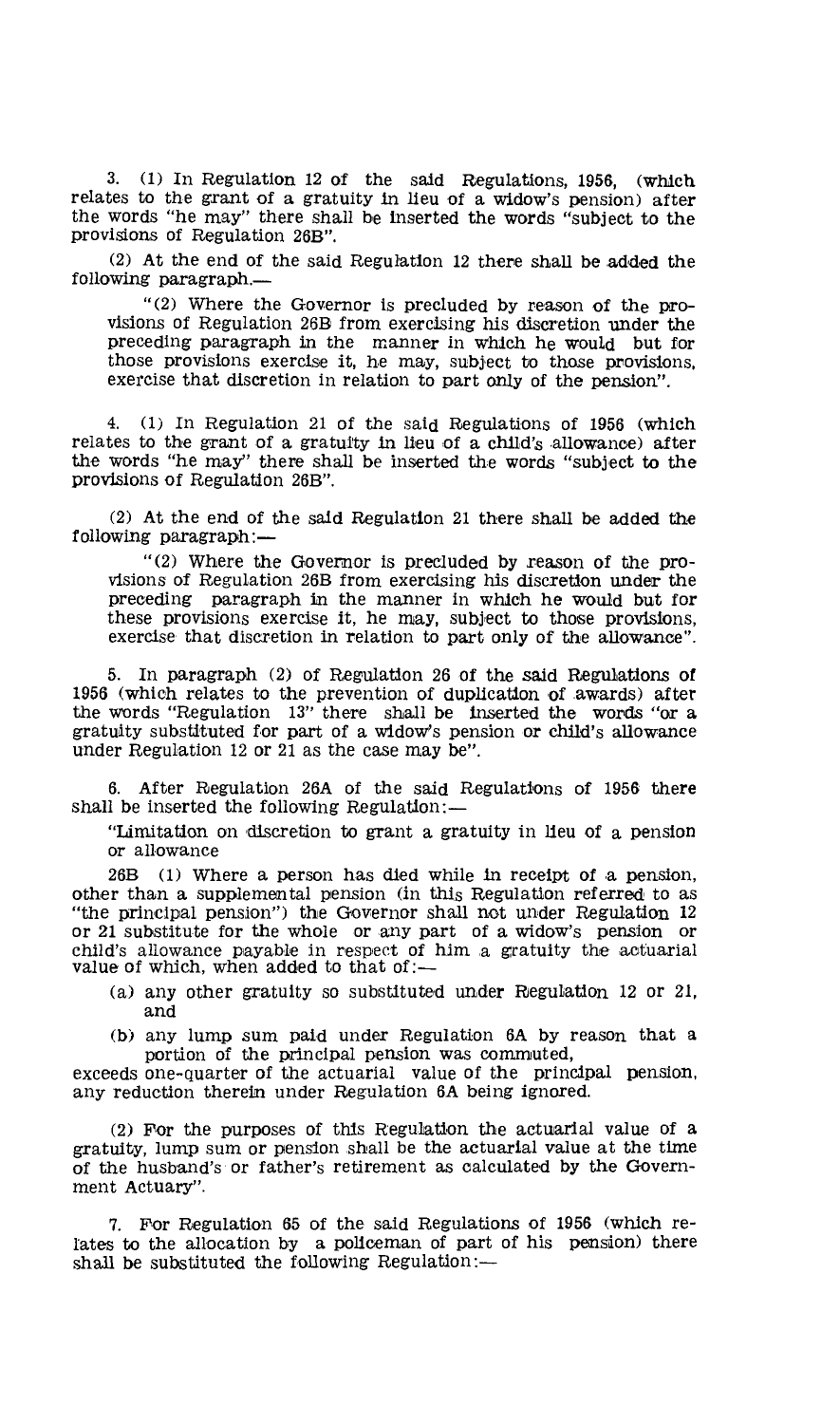## "Allocation of part of pension

65. (1) A policeman who is entitled to reckon not less than twenty-five years' pensionable service may, in accordance with the provisions of this Regulation, allocate a portion of any pension, other than a supplemental pension, to which he may become entitled and, notwithstanding that he has already allocated a portion of such a pension, he may so allocate a further portion of that pension in favour of the same beneficiary.

(2) A policeman may, in accordance with the provisions of this Regulation, allocate a portion of a short service pension.

(3) For the purpose of allocating a portion of his pension a person shall:—

- (a) give notice in writing (in this Regulation called "notice of allocation") to the Governor stating:—
	- (i) his wish to surrender such portion of his pensions as, subject to the limitations contained in paragraph (4) and in Regulation 6B, he may specify;
	- (ii) the person in whose favour the surrender is to take effect (in this Regulation called "the beneficiary"), being his wife or some other person who the Governor is satisfied is substantially dependent on him;
	- (iii) in the case of the first or only allocation by a person entitled to reckon not less than twenty-five years' pensionable service, whether the notice of allocation is to become effective in accordance with sub-paragraph (a) or sub-paragraph (b) of paragraph (5); and
- (b) satisfy the Governor of his good health and for that purpose submit himself to such medical examination as he may require.

Except where, in such case as is mentioned in sub-paragraph (a) (iii), the notice of allocation is to become effective in accordance with sub-paragraph (a) of paragraph (5), the notice shall be given not earlier than two months before the person's intended retirement.

(4) The total portion of a pension which may be surrendered by a person under this Regulation shall not exceed one-third of the pension which would be payable in his case but for the provisions of this Regulation, of Regulation 6A and of Part V of the First Schedule to these Regulations.

(5) Where a person has complied with the provisions of subparagraphs (a) and (b) of paragraph (3), the Governor shall forthwith cause to be sent to him a written notification that he has accepted the notice of allocation, which shall become effective:-

- (a) in the case of the first or only allocation by a person who was entitled to reckon not less than twenty-five years' pensionable service when he gave the notice of allocation and stated therein that the notice should become effective in accordance with this sub-paragraph: $-$ 
	- (i) as from the time when the notification is received by him or, if sent by post, as from the time when it would be delivered to him in the ordinary course of post. or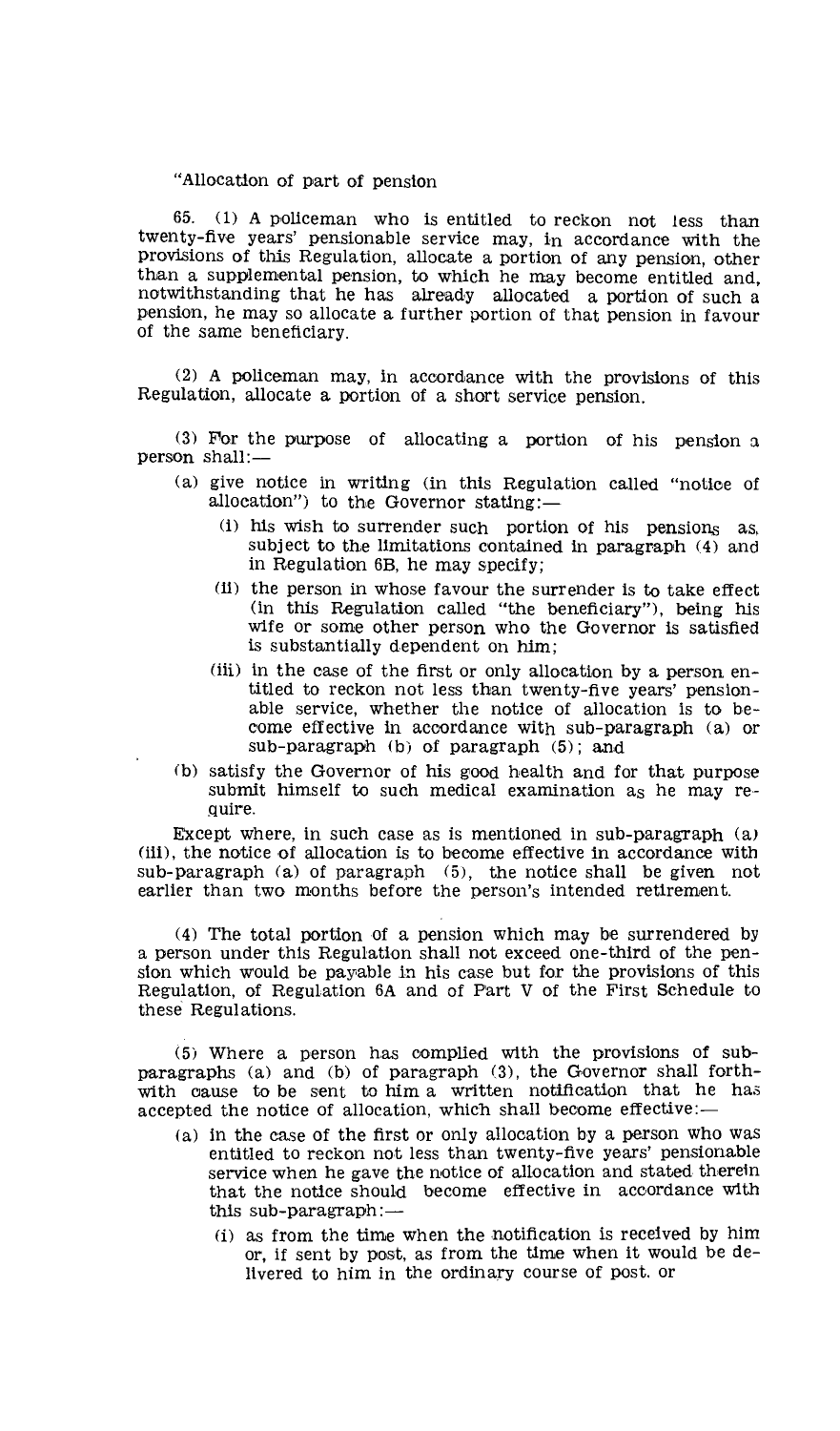(ii) as from the date of his retirement, whichever is the earlier;

- 
- (b) in any other case, if, and only if, he retires within two months of giving the notice of allocation and in such case as from the date of retirement.

(6) Where a person retires or has retired and a notice of allocation given by him has become or becomes effective, the pension to which the notice relates shall be reduced in accordance with the notice as from the date of his retirement (notwithstanding, in a case to which sub-paragraph (a) (i) of the preceding paragraph applies, the death of the beneficiary before the date of retirement).

(7) Where a person retires with a pension which is reduced as provided in the preceding paragraph, the Governor shall as from his death pay to the beneficiary, if that person survives him, a pension of such amount as is the actuarial equivalent, calculated from tables prepared by the Government Actuary, of the surrendered portion of the pension.

The said actuarial equivalent shall be calculated from tables in force at the time when the notice of allocation became effective which tables shall:—

- (a) take account of the age of the policeman and of the age of the beneficiary at that time, and
- (b) make different provision according to whether the notice of allocation became effective in accordance with sub-paragraph (a) or sub-paragraph (b) of paragraph  $(5)$ ;

and separate calculations shall be made in respect of separate allocations.

(8) Where a person is entitled to reckon at least twenty-five years' pensionable service when he gives the notice of allocation and states therein that it should become effective in accordance with subparagraph (a) or paragraph (5), then, if he dies before retiring, the Governor shall pay to the beneficiary the like pension as he would have paid if he had retired immediately before he died and that notice had been the only notice of allocation.

(9) Where, under the provisions of Regulation 65 of these Regulations as originally made, the pension of a policeman has been reduced before the 1st day of January, 19C0. as a result of his having given notice of intention to surrender a portion thereof, his pension and the pension of the person nominated by him shall be determined in accordance with those provisions.

(10) Any reference in these Regulations to a widow's pension, however expressed, shall be construed as excluding a reference to a pension payable to a widow under this Regulation".

8. In part V of the Second Schedule to the said Regulations of 7.956 (which relates to the calculation of a gratuity substituted for a widow's pension) after the words "of the pension" there shall be inserted the words "or of that part thereof".

9. In part V of the Third Schedule to the said Regulations of 1956 (which relates to the calculation of a gratuity substituted for a child's allowance) after the words "of the allowance" there shall be inserted the words "or of that part thereof".